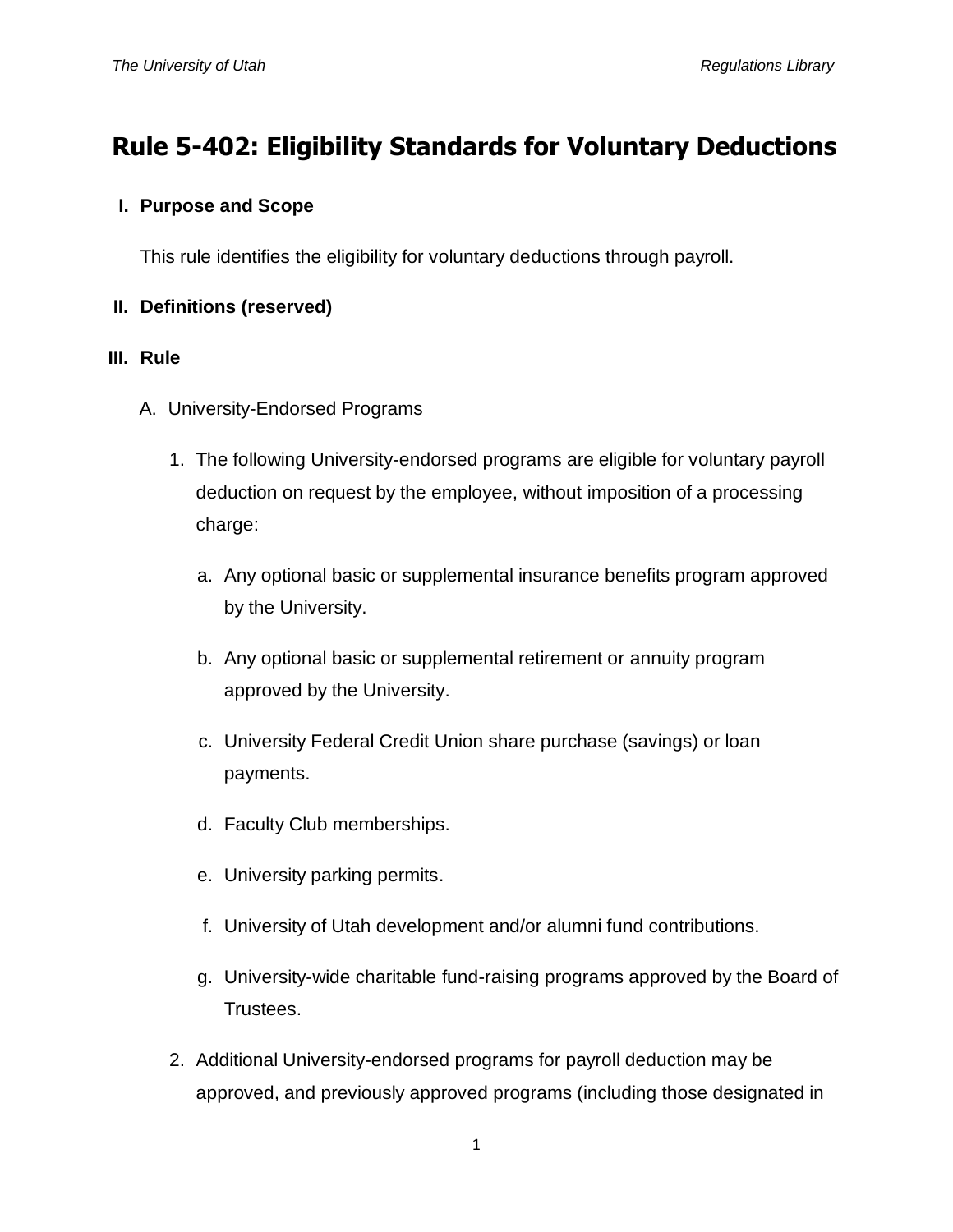paragraph 1 above) may be terminated by the the Vice President for Human Resources upon a determination that the best interests of the University so require.

- B. Deductions Subject to Processing Charges
	- 1. Payroll deductions on a voluntary basis are approved for the following purposes, subject to applicable conditions specified in paragraph C, below, including payment of processing charges:
		- a. Dues and fees required as a condition of membership in a University employee organization.
		- b. Season tickets for attendance at University sponsored intercollegiate athletic events, Pioneer Memorial Theatre productions, and University Lectures and Concerts series.
		- c. Annual fees for use of campus recreational facilities.
	- 2. Additional payroll deduction programs, subject to processing charges and to the conditions of paragraph C below, may be approved, and previously approved deduction programs (including those described in paragraph A.1) may be terminated by the Board of Trustees Vice President for Human Resource upon a determination that the best interests of the university so require.
- C. Conditions Applicable to Processing Charges
	- 1. Each category of the processing charge required in connection with voluntary payroll deductions taken under paragraph B, above, including fees to be added to authorized deductions from individual paychecks, shall be uniform in amount and approved from time to time by the Vice President for Human Resources.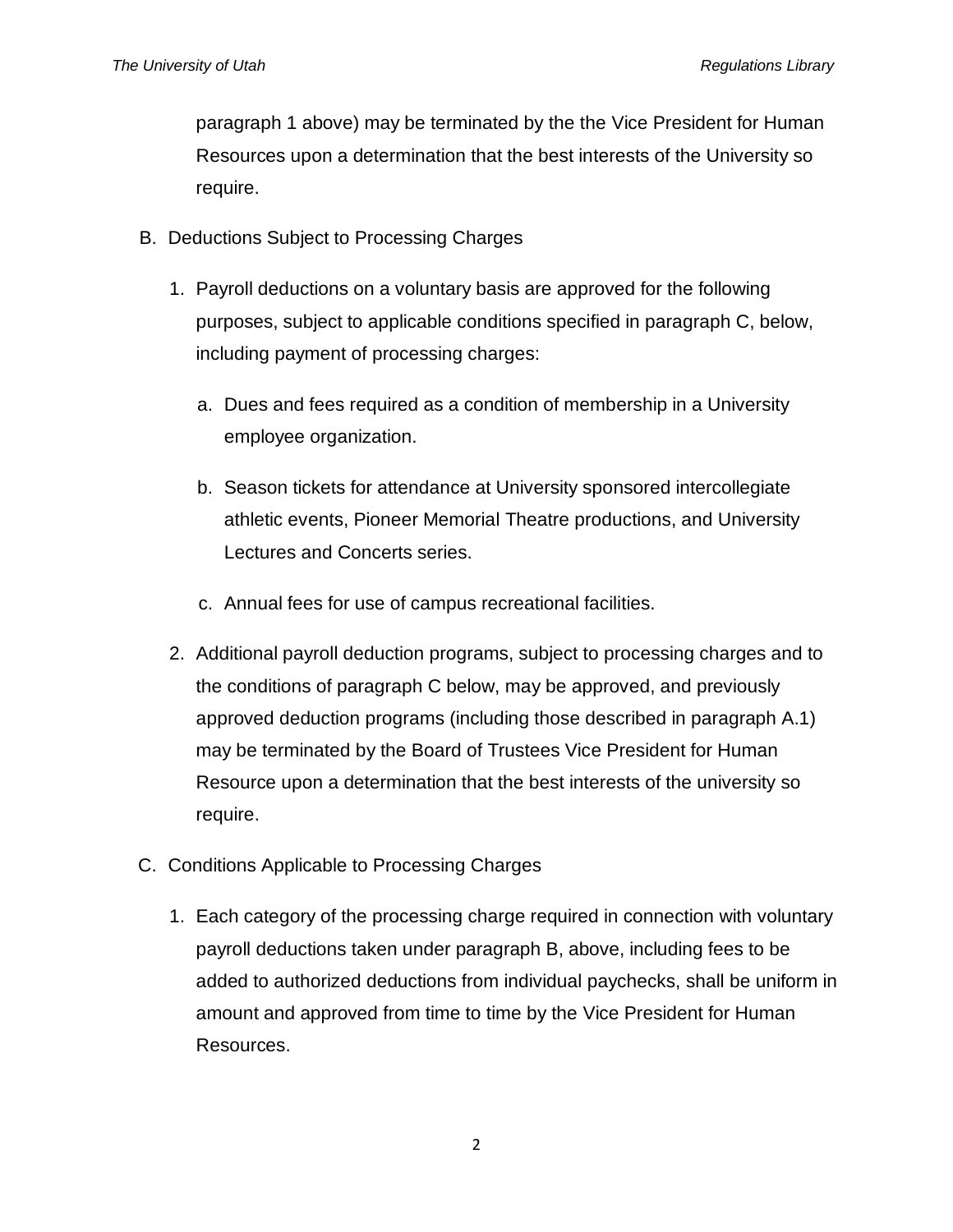- 2. Processing charges shall be fixed and adjusted so that the estimated aggregate annual collections from such charges will substantially offset but not exceed the estimated annual incremental costs to the University of providing payroll deduction services under Section B.1.a.
- 3. The amount of the processing charges, as collected, will be credited to the account of the University Payroll Office and will be used to offset wholly or partially the incremental costs associated with the implementation of payroll deductions under Section B.1.a.
- 4. Members of a University employee organization will be eligible for initiation of payroll deductions under Section B.1.a. for the purpose of membership fees or dues only if (1) a responsible officer of the organization presents to the University Payroll Office a written request for payroll deduction privileges, and (2) pays any required initial processing charge for implementing the deduction program.
- 5. Payroll deductions for season tickets and annual recreational fees are subject to the following conditions:
	- a. Payroll deductions for these purposes will be implemented only upon written request from the responsible operating unit, with approval of the cognizant vice president.
	- b. Prior to implementation, specific administrative arrangements for each deduction program, including the payment of any required initial processing charge for implementing the deduction program, the format of deduction authorization forms to be used, time periods during which deductions will be authorized, and accounting and reporting systems to be used, must be specifically agreed upon in writing, signed by the cognizant vice president and the Vice President for Human Resources.
	- c. Upon termination of employment of any person purchasing season tickets, or paying annual recreation fees, on a payroll deduction basis, the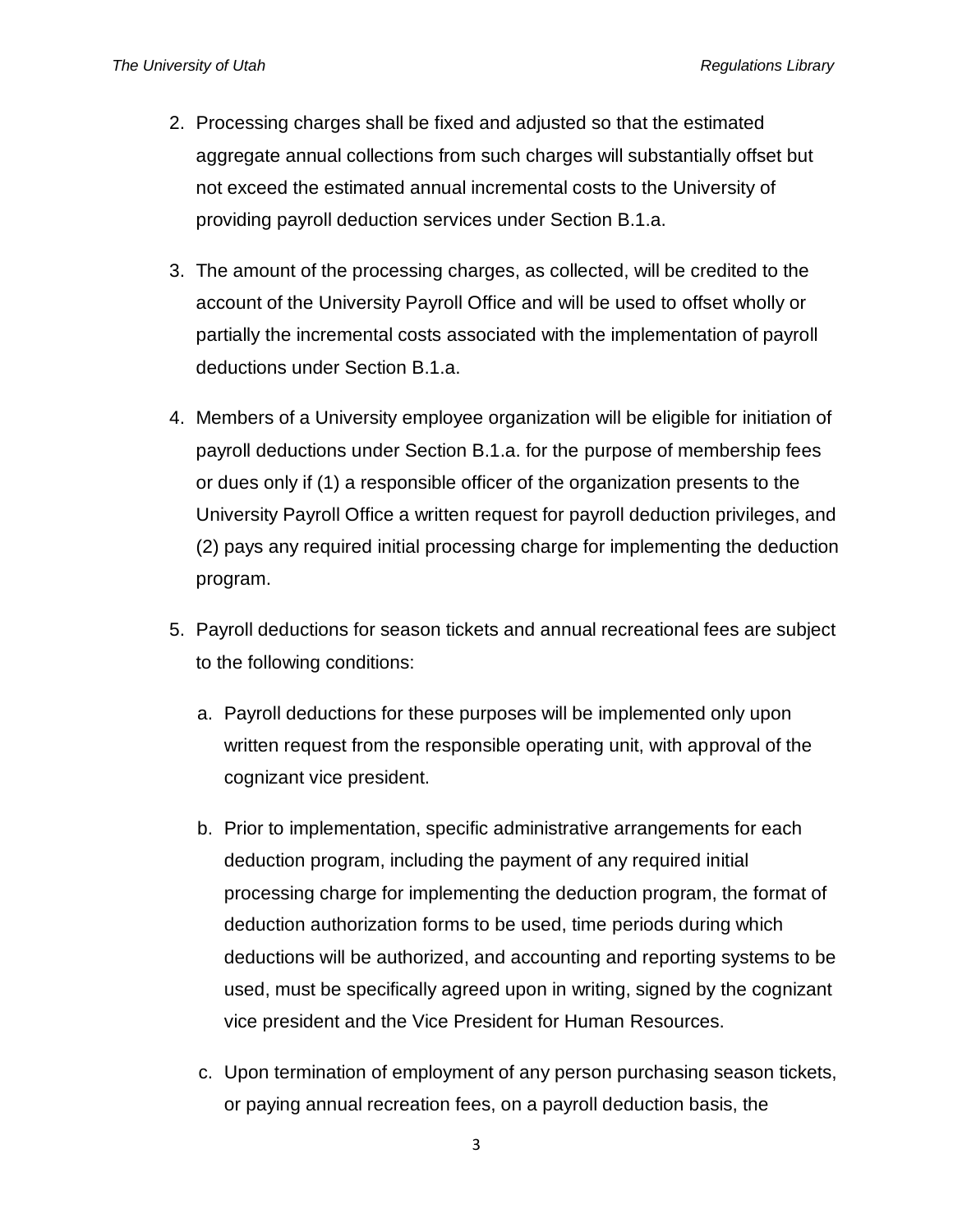University Payroll Office may withhold the amount of any unpaid portion of the total price or fee, together with applicable processing charges, from the employee's final paycheck. See 1953 Utah Code Anno. 53-45-3.

- d. Any undercollection, whether such undercollection results from the termination of employment of the purchaser, a reduction in or termination of compensation payable through the University's payroll system to the employee, a programming or data processing error, or other cause, shall under no circumstances be chargeable to the University Payroll Office but shall be the sole obligation and liability of the operating unit which requested the payroll deduction program.
- e. Payroll deduction authorizations for season tickets or annual recreation fees shall beEmployee Services Center responsible operating unit, not less than five working days prior to the end of the applicable payroll period, of a request for cancellation signed by the employee and bearing the written consent of an authorized representative of the responsible operating unit.
- D. Implementing Forms and Procedures
	- 1. The Vice President for Human Resources shall prescribe operating guidelines and practices for carrying out this Policy, including appropriate forms and assignment of administrative responsibilities.

# **IV. Rules, Procedures, Guidelines, Forms and other Related Resources**

- A. Procedures (reserved)
- B. Guidelines (reserved)
- C. Forms (reserved)

#### **V. References**